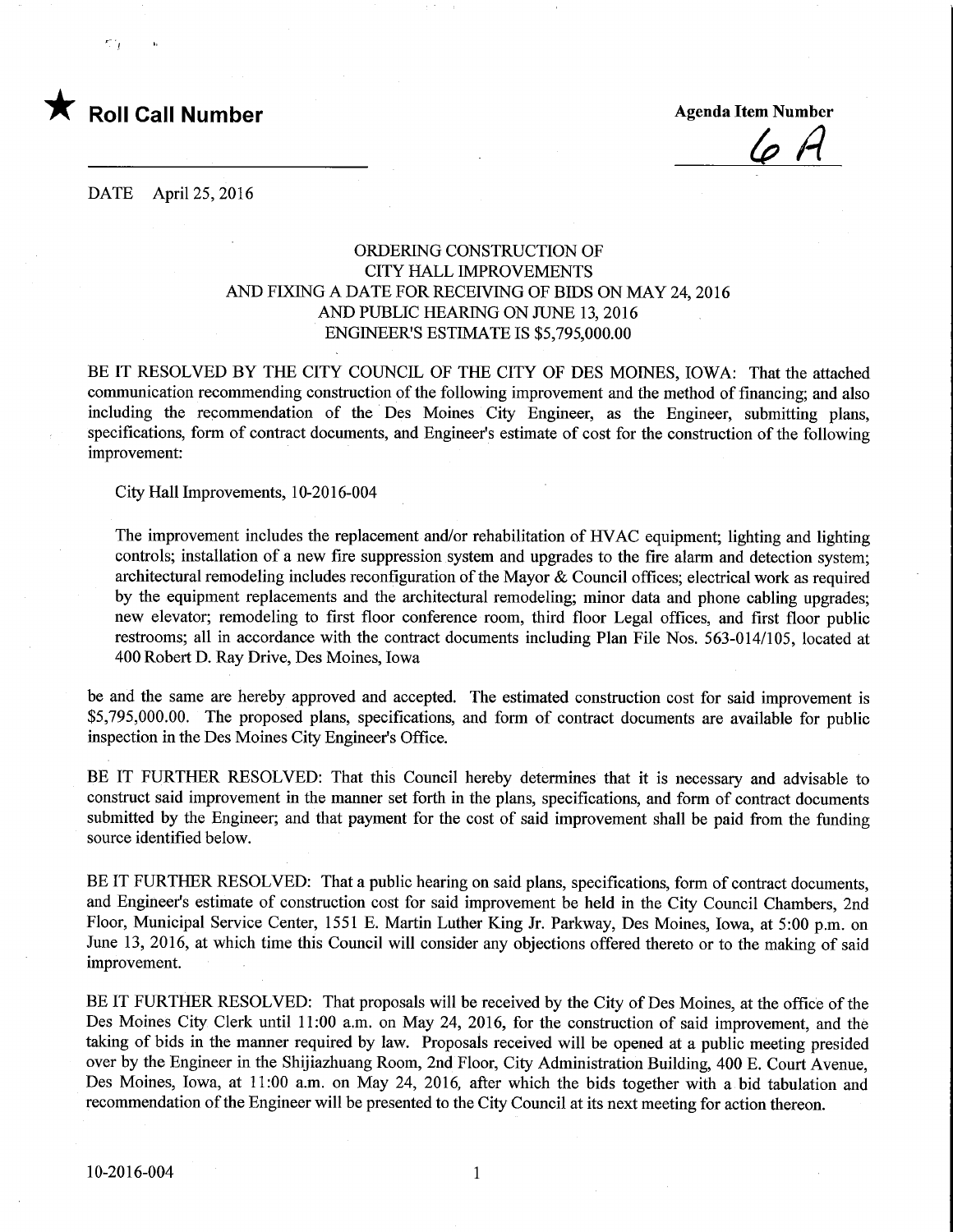

Roll Call Number<br>
Agenda Item Number<br>
Call Number<br>
Call Number

DATE April 25, 2016

BE IT FURTHER RESOLVED: That an appropriate Notice to Bidders and Notice of Public Hearing for said improvement be published in the Des Moines Register as provided and directed by Chapter 26 and/or 314, Code of Iowa.

(City Council Communication Number  $\sqrt{\sigma}$ 33 attached.)

Moved by to adopt.

FORM APPROVED: FUNDS AVAILABLE

Kathleen Vanderpodl Deputy City Attorney

Daniel E. Ritter Des Moines Finance Director

Funding Source: 2016-2017 CIP, Page Building-5, City Hall Improvements, BL127, Being: \$3,360,000, Urban Renewal G.O. Bonds to be issued; \$555,284 G.O. Bonds Issued; and the remaining \$1,879,716, FY 2015 Unreserved General Fund balance

| <b>COUNCIL ACTION</b> | <b>YEAS</b> | <b>NAYS</b> | <b>PASS</b> | <b>ABSENT</b>   |  |
|-----------------------|-------------|-------------|-------------|-----------------|--|
| <b>COWNIE</b>         |             |             |             |                 |  |
| <b>COLEMAN</b>        |             |             |             |                 |  |
| <b>GATTO</b>          |             |             |             |                 |  |
| <b>GRAY</b>           |             |             |             |                 |  |
| <b>HENSLEY</b>        |             |             |             |                 |  |
| <b>MOORE</b>          |             |             |             |                 |  |
| WESTERGAARD           |             |             |             |                 |  |
| <b>TOTAL</b>          |             |             |             |                 |  |
| <b>MOTION CARRIED</b> |             |             |             | <b>APPROVED</b> |  |
|                       |             |             |             |                 |  |
|                       |             |             |             |                 |  |

I, Diane Rauh, City Clerk of said City Council, hereby certify that at a meeting of the City Council, held on the above date, among other proceedings the above was adopted.

IN WITNESS WHEREOF, I have hereunto set my hand and affixed my seal the day and year first above written.

Mayor